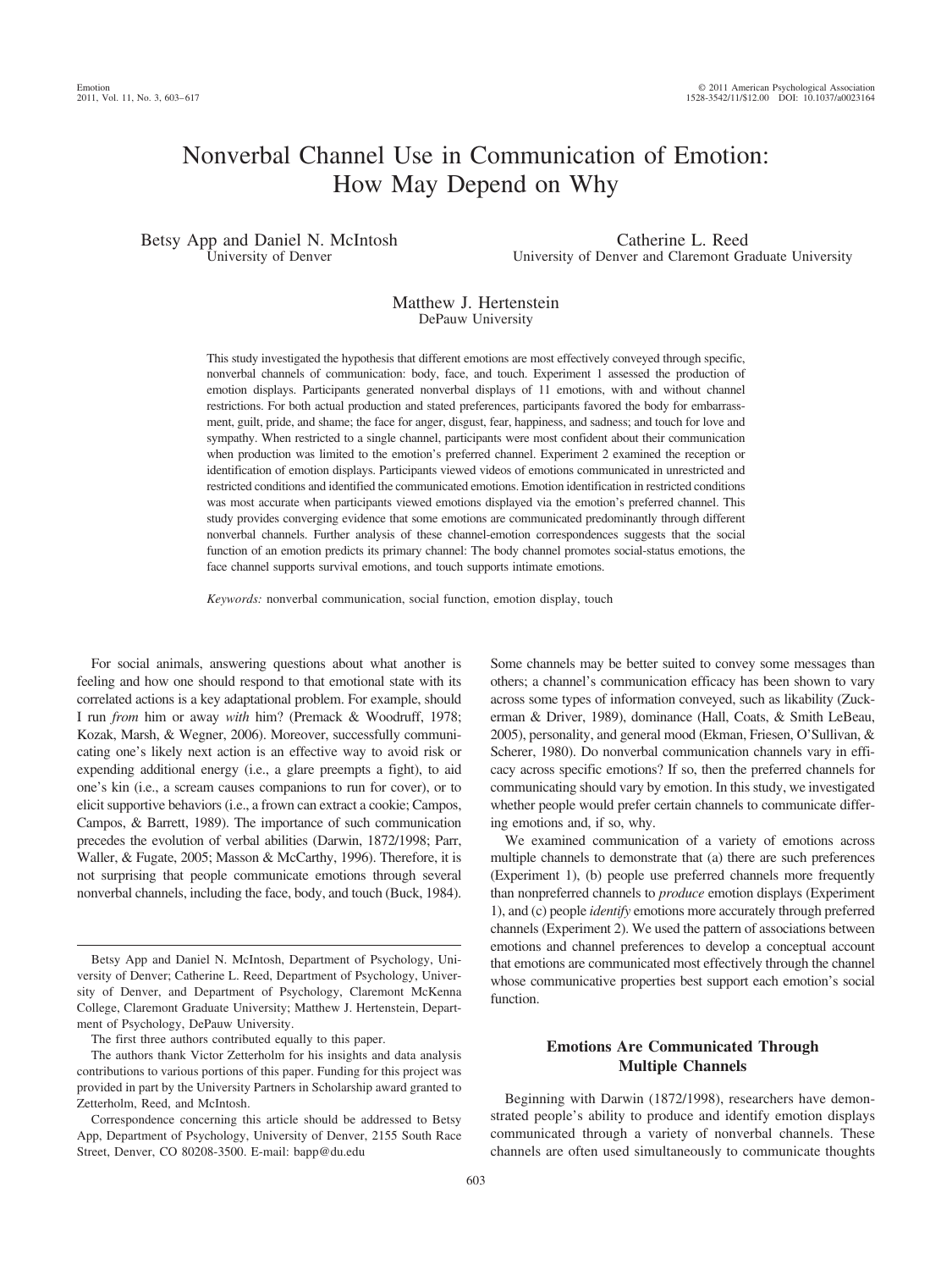and intentions (Knapp & Hall, 1997). Although redundancy likely increases the odds that emotional messages are communicated quickly and accurately, people do not use *all* channels to convey *all* messages; it would require a tremendous expense of energy. Instead, some channels are more correlated with specific types of emotional expressions than others. In other words, the link between the message (i.e., the emotion) and the means by which it is communicated appears nonrandom. The power of the face to communicate anger, disgust, fear, happiness, and sadness is well documented (e.g., Ekman & Friesen, 1971; Izard, 1971; see also Ekman & Rosenberg, 2005), but some emotions appear better communicated through other channels, such as touch (Hertenstein & Campos, 2001; Hertenstein, Holmes, McCullough, & Keltner, 2009; Hertenstein, Keltner, App, Bulleit, & Jaskolka, 2006), body posture, and movement (Atkinson, Dittrich, & Gemmell, 2004; Coulson, 2004; Keltner, 1995; Keltner & Harker, 1998; Tracy & Robins, 2004a; Walk & Homan, 1984; Wallbott, 1998).

Despite substantial work suggesting that differing emotions are communicated in a variety of ways, it is not well understood whether there is order to this variation of emotional display production and what guides it. Recent research has documented that some emotions appear to be conveyed most effectively through channels other than the face; for example, pride is most effectively conveyed through body posture (Tracy & Robins, 2004a). However, few studies have directly compared communication efficacy through one channel versus another. Without this direct comparison, what appears to be a close association between an emotion and a particular nonverbal channel may reflect either a real preference over other channels, or the apparent pattern could be a meaningless artifact of the types of emotions included in previous studies assessing single-channel communication. If there are indeed real preferences, the pattern of differential associations may provide the foundation for a coherent account of why certain emotions may be best communicated through particular channels, whereas other emotions may be best communicated through other channels.

#### **Present Research**

The present research provides empirical evidence for systematic channel preferences across a wide range of emotions. We report two experiments that examined the relationship between the emotion and the primary channel of communication (i.e., body, face, and touch) used to communicate it. Because emotion displays serve functions that increase chances of survival for both the producer and the receiver (Darwin, 1872/1998; Fridlund, 1994), we examined both production and reception of emotion messages.<sup>1</sup> In Experiment 1, we investigated the production side of emotion communication. We examined whether there are channel preferences for producing displays that differ depending upon the emotion communicated. In Experiment 2, we investigated the reception side of emotion communication. We examined whether the same correspondences or links between primary communication channels and emotions hold for the visual identification of emotion displays. In addition, we used this distribution of preferences to identify clusters of emotions linked more closely with one or some channels than other clusters. Finally, we assessed these clusters and developed a theory to explain the variation in cluster-channel associations.

#### **Experiment 1: Emotion Production**

In Experiment 1, we focused on the *production* of displays of 11 different emotions (anger, disgust, embarrassment, fear, guilt, happiness, love, pride, sadness, shame, and sympathy) via three nonverbal channels: face, body, and touch. Is there an association between the emotions and the three communicative channels? If an emotion is differentially associated with the three channels, then channel preferences, use, and perceived communication efficacy (i.e., confidence) should be distributed nonrandomly across the three channels.

To investigate this question, we first asked participants to communicate each emotion as naturally and effectively as possible (*unrestricted production* condition). Second, we asked participants to indicate which of the three channels they would prefer to use to communicate each emotion, if they had to choose just one. Third, we asked participants to use a single, specified channel to communicate each emotion (*restricted condition*) and then evaluate their confidence in how well they communicated the emotion.

# **Method**

Participants. Participants were 42 students who received extra credit in university psychology courses. Three participants failed to follow instructions and were excluded from analyses. The sample contained 39 participants (22 females; age:  $M = 19.41$ ,  $SD = 1.14$ ; 82% Caucasian, 13% Hispanic, and 5% other selfidentified ethnicity). To determine whether results were driven by task order, a second sample of 27 participants (19 females; age:  $M = 19.67$ ,  $SD = 1.15$  completed the three tasks, but in an alternative order, as described below.

**Stimuli.** A set of 11 emotions was used in both Experiments 1 and 2: anger, disgust, embarrassment, fear, guilt, happiness, love, pride, sadness, shame, and sympathy. These emotions were selected due to their previously demonstrated use through one or more of the channels of interest: body (e.g., Tracy & Robbins, 2004a), face (e.g., Ekman & Friesen, 1971), and touch (Hertenstein et al., 2006).

Participants communicated emotions to a life-sized, human-like mannequin that had minimally defined, affectively neutral facial features (e.g., no mouth) and was soft to the touch. A mannequin was used because it was important for the recipient of the emotional production to be affectively neutral and not react differently across trials and participants. Prior to experimental trials, participants were introduced to the mannequin. The mannequin was seated and dressed casually in a T-shirt and sweatpants. Participants provided the name, gender, and relationship of a person they liked and to whom they felt close that they wanted the mannequin to represent. The mannequin was then referred to as this person for the duration of the session. For order 1, the mannequin represented

<sup>&</sup>lt;sup>1</sup> It is important to note that outward displays of emotion may not correspond to the displayer's subjective emotional experience (see Fridlund, 1994, 1997). Therefore, the minimal conceptualization of emotion communication requires only that an individual produce an emotion display, and that it be identified by one or more observers as a display of emotion or behavioral intentions associated with the display (see Parkinson, 2005, for a review of the emotion-expression vs. motivecommunication approaches to facial configurations).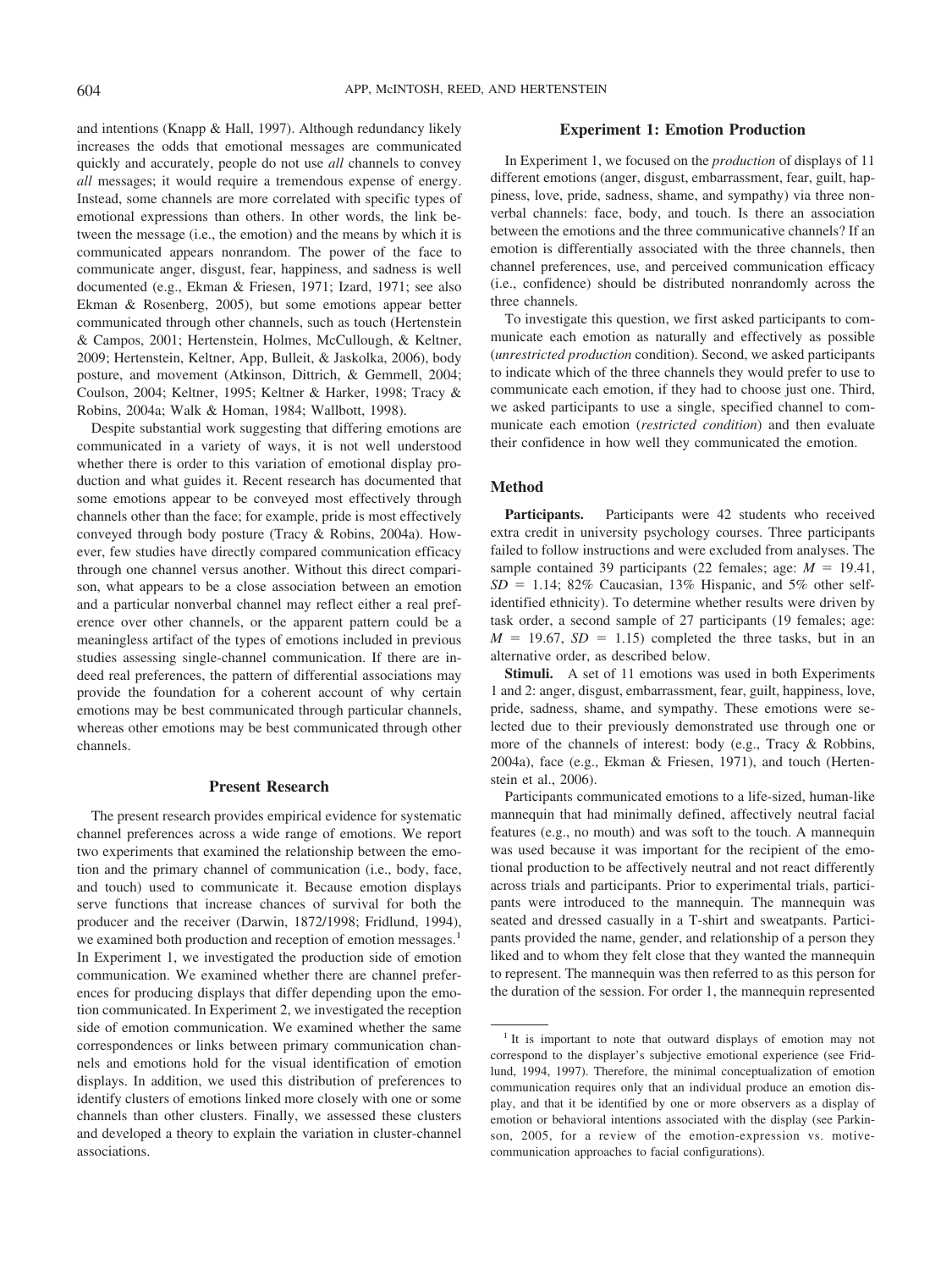a close friend for 74% (29/39) of the participants, a romantic partner for 18% (7), and a family member for the remaining 8% (3) of the participants. For 49% of participants (19), the mannequin represented a female.

**Design and procedure.** After providing consent, participants were tested individually in a three-part, 45-min session. They were videotaped during parts 1 and 3 (emotion production parts). One camera was focused on the participant's face from a face-on perspective, and one was focused on the body from a side-profile perspective.

*Part 1: Unrestricted production of emotions.* Part 1 determined which channel(s) people use when communicating each emotion. Without using their voices, participants were instructed to communicate each emotion to the mannequin as naturally as possible. They were asked to communicate the designated emotion for a minimum of 3 s to the mannequin, so that the person represented by the mannequin could identify the emotion. Participants were told there were no correct or incorrect ways to communicate the emotions.

Before the trials, the experimenter provided examples of emotions not used in the experimental set: experimenter displayed *confusion* using her face, *frustration* using her face and body, and *gratitude* using her face and touch. Participants then completed one practice trial in which they produced a *gratitude* display and asked any questions. Once the participant was comfortable interacting with the mannequin, the experimenter went behind a visual screen and experimental trials began. Emotions were presented randomly, one at a time on a computer screen, with one trial for each emotion. Participants began each trial with neutral affect and standing at a designated starting position 0.75 m in front of the mannequin. After the emotion appeared, participants could move from the starting position, if desired, to best communicate the emotion. Following each trial, participants rated their degree of confidence that the emotion had been communicated effectively (i.e., the person would have understood the emotion being conveyed). Ratings were made on a scale from 1 (*not at all confident*) to 5 (*very confident*). Participants were randomly assigned one of three counterbalanced trial (emotion) orders.

*Part 2: Channel preference selection.* Part 2 was designed to reveal which channel participants *say* they would use to communicate each emotion, if they had to use just a single channel. Participants were not told about face, body, and touch channels until this point to ensure that their performance in Part 1 was not influenced by thinking about what they were doing. Here, participants viewed randomly presented emotion words on a computer screen and indicated with a key press whether they would prefer using the face, body, or touch to communicate the emotion. They were told that moving of the facial muscles constitutes using the face channel, body movement (excluding the face muscles) constitutes using the body channel, and tactile interaction constitutes using the touch channel.

*Part 3: Restricted production of emotions.* Part 3 was similar to Part 1, with the exception that participants were only allowed to use one channel to express the emotions. This condition provided information regarding how effectively each channel could communicate each of the 11 emotions. In three separate blocks, participants communicated the emotions using (a) just the body, (b) just the face, and (c) just touch (without using any expressive body movement). After each trial, participants rated their confidence that the emotion had been effectively communicated. Block and emotion order were counterbalanced across participants. After completing this task, participants were thanked and debriefed.

*Alternative order condition.* It is possible that the channel preference selection task (Part 2) may have biased participants' responses in the restricted production task (Part 3). To demonstrate that task order had little effect on performance, additional participants were tested who performed Part 3 prior to Part 2.

*Video coding of channel use.* All trials in Parts 1 and 3 were videotaped. Two blind coders scored trials for channel use. On each trial, channels used received a score of 1 and those not used received a score of 0. One, two, or three channels could be used in any trial. Interrater reliability was acceptable (Cohen's  $\kappa = .74$ ).

#### **Results and Discussion**

Below, we report (a), which channels they *actually* used when there were no channel restrictions (Part 1: unrestricted production), (b) which channels participants *said* they would use to communicate each emotion (Part 2: channel preference selection), and (c) how display production was affected when participants were limited to a single channel (Part 3: restricted production). Next, we examined potential task order effects. Last, we tested whether the 11 emotions could be separated into clusters, based on how they were produced through each of the three channels individually.

**Unrestricted production of emotions: Which channels do participants use when producing each emotion?** To test the prediction that channel use varies by emotion, we analyzed the proportion of participants who used each channel for each emotion using an Emotion (11)  $\times$  Channel (3) within-subjects analysis of variance (ANOVA). A significant Emotion  $\times$  Channel interaction emerged (Figure 1, panel 1),  $F(20, 760) = 21.82$ ,  $p < .0001$ , partial  $\eta^2 = .37$ . This interaction suggests that participants favored the body for embarrassment, guilt, pride, and shame emotions; the face for anger, disgust, fear, happiness, and sadness emotions; and touch for love and sympathy emotions.

**Channel preference selection: Which channels do participants say they prefer for communicating each emotion?** To test the prediction that channel preferences exist, we analyzed the distribution of channel preferences for each emotion using 11 Emotion  $(1) \times$  Channel  $(3)$  chi-square analyses. All 11 chi-square tests were significant. Controlling for family wise error, 10 of the 11 emotion analyses were significant at the .005 level, and one (guilt) was significant at the .009 level,  $\chi^2(2) = 9.39$ . The distribution of channel preferences was not random for any of the emotions, and the pattern was similar to what was found for the unrestricted production of emotions (Figure 2, panel 1).

**Restricted production of emotions: Does confidence of effective emotion communication decline when single channels are used, compared to all channels?** We computed three "uncertainty" (i.e., confidence decrement) scores for each of the 11 emotions by subtracting Part 3 (restricted) confidence ratings from those of Part 1 (unrestricted; baseline). An Emotion (11)  $\times$  Channel (3) within-subjects ANOVA, using mean uncertainty scores, revealed a significant Emotion  $\times$  Channel interaction (Figure 3, panel 1),  $F(20, 760) = 24.06$ ,  $p < .0001$ , partial  $\eta^2 = .39$ , indicating that confidence reduction varied as a function of the emotion and the channel through which it was communicated. Specifically, participants showed minimal reductions in confi-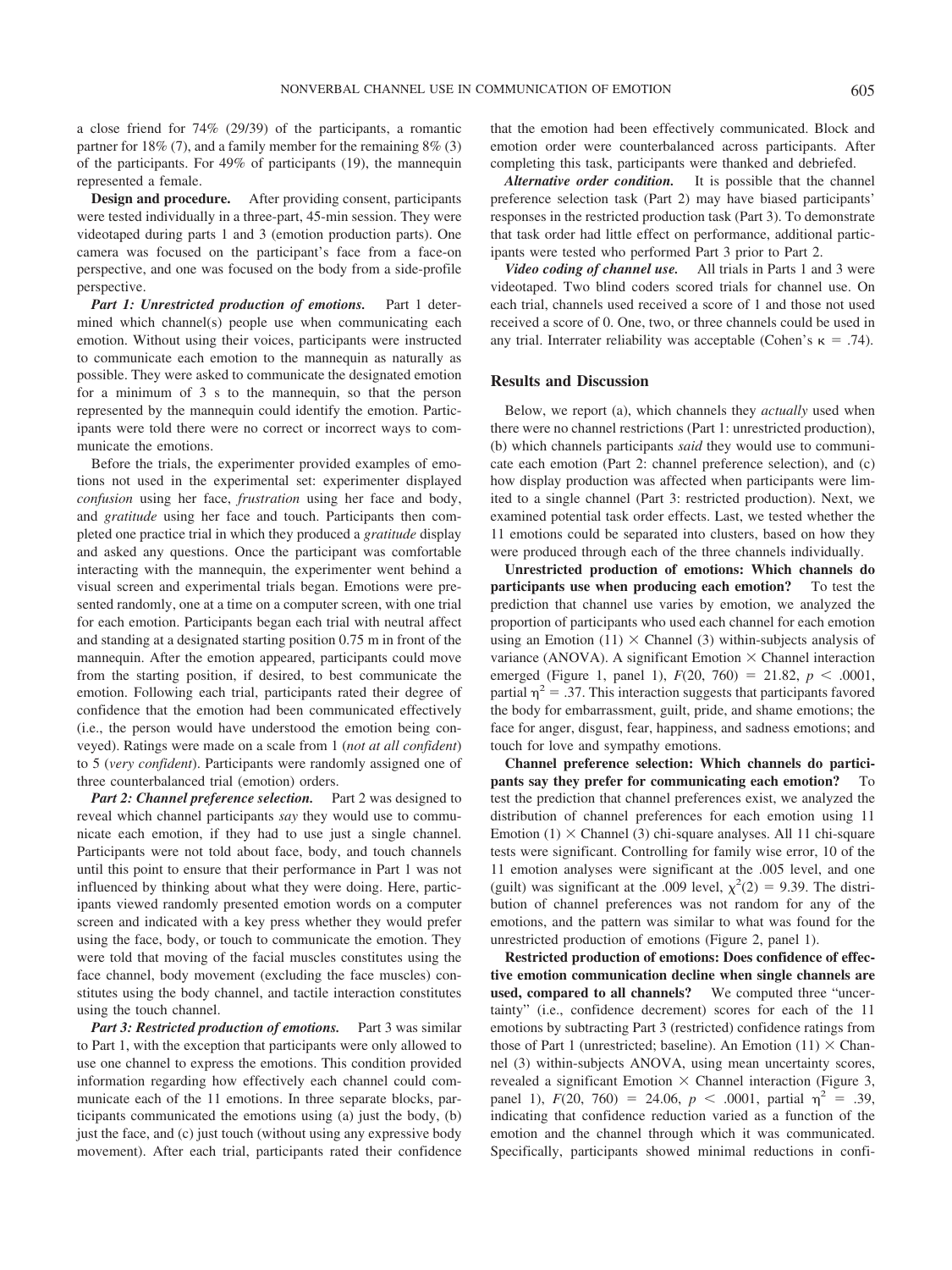

*Figure 1.* The mean proportions of participants who used each channel as a function of emotion (panel 1) and emotion type (panel 2) during the unrestricted production portion of Experiment 1. For social-status emotions, the proportion of participants who used the body was higher than the proportion using the face or touch. Within the survival-focused category, participants used the face more frequently than both the body and touch. Within the intimate-relationship category, participants used touch more frequently than the body, but not more than the face. Bars represent plus or minus one standard error.

dence when the body was used to convey embarrassment, guilt, pride, and shame emotions; when the face was used to convey anger, disgust, fear, happiness, and sadness emotions; and when touch was used to convey love and sympathy emotions. Again, this pattern replicated the channel-emotion patterns found for the unrestricted production of emotion- and channel-selection data.

To further assess how the different emotions group together, based on their communication through each of the three channels in the restricted production condition, we conducted a hierarchical agglomerative cluster analysis on the 11 emotions, using the variables of mean uncertainty for each emotion communicated through the body, the face, and through touch. *Agglomerative* refers to the process by which emotions were combined into groups by first treating each emotion as a separate cluster, then grouping them together into increasingly larger clusters, using Ward's (1963) linking method until an optimal balance between within-cluster similarity and between-cluster distinctiveness was achieved. This process considers all possible cluster combinations and links the

two clusters with the highest similarity, based on squared Euclidean distance. Solutions were inspected to determine which provided the optimal within-cluster and between-cluster variance balance (Aldenderfer & Blashfield, 1984; Borgen & Barnett, 1987). Examination of the hierarchical tree and the agglomeration schedule revealed a jump in within-group variance between a three- (variance coefficient  $= .08$ ) and four-cluster solution (variance coefficient  $=$  .18), indicating that the three-cluster solution differentiated adequately among the emotions. Solutions consisting of more than three clusters reduced within-cluster variance only minimally, thereby failing to provide any additional distinct groupings. The K-means iterative partitioning clustering method (Punj & Stewart, 1983) provided further support for the threecluster solution. This confirmatory procedure obtains the lowest within-cluster variance and the highest between-cluster variance by allowing any misaligned emotions to be moved into a more appropriate cluster. None of the emotions was relocated, thus reflecting the stability of the three clusters.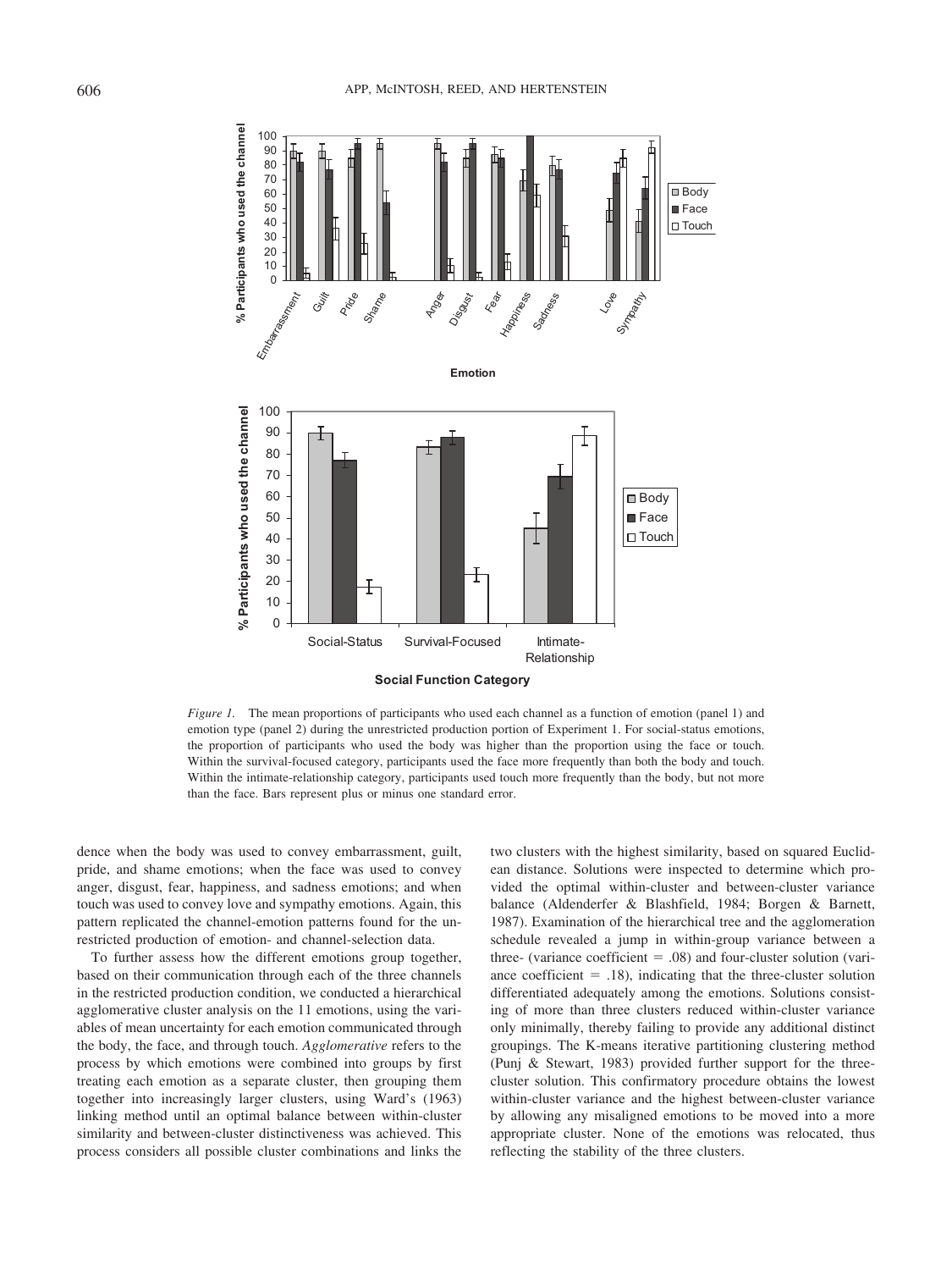

*Figure 2.* The mean proportions of participants who selected each channel as their preferred channel of communication for each emotion (panel 1) and as a function of emotion type (panel 2) for the Experiment 1 channel selection task. Participants preferred to communicate social-status emotions using the body more than the face or touch; for survival-focused emotions, participants preferred to use the face more than the body or touch; and for intimate-relationship emotions, participants preferred to use touch more than the body or face. Bars represent plus or minus one standard error.

Figure 4 depicts the three clusters in three dimensions, with each dimension reflecting the uncertainty with which an emotion was produced via one of the three channels. Cluster 1 included embarrassment, guilt, shame, and pride. It featured low uncertainty when using the body, moderate to high uncertainty scores when using the face, and high uncertainty when using touch. Cluster 2 included anger, disgust, fear, happiness, and sadness. This cluster was characterized by low to moderate uncertainty using the body, low uncertainty scores when using the face, and high uncertainty using touch. Cluster 3 included love and sympathy. This cluster was differentiated by high uncertainty when using the body, high uncertainty when using the face, and low uncertainty when using touch.

**Alternative order condition.** We confirmed that task order did not influence our results by examining the uncertainty scores for the additional participants who completed Part 3 and then Part 2. An Emotion (11)  $\times$  Channel (3) within-subjects ANOVA was conducted and a significant Emotion  $\times$  Channel interaction emerged,  $F(20, 520) = 12.72$ ,  $p < .0001$ , partial  $\eta^2 = .33$ . The

channel-emotion pattern was consistent with our results from the original order.

## **Summary and New Conceptualization**

To summarize the results of Experiment 1, systematic links were found between particular emotions and the nonverbal channels used to produce them. Stated channel preferences varied by emotion and largely aligned with actual channel use as well as with perceived communication efficacy through each channel in isolation. Cluster analysis revealed that the patterns of perceived communication efficacy when displaying an emotion through each of the three channels in isolation could be used to classify the emotions into three categories. Embarrassment, guilt, pride, and shame were in one cluster that was associated most strongly with the body; anger, disgust, fear, happiness, and sadness were in another cluster that was associated most strongly with the face; and love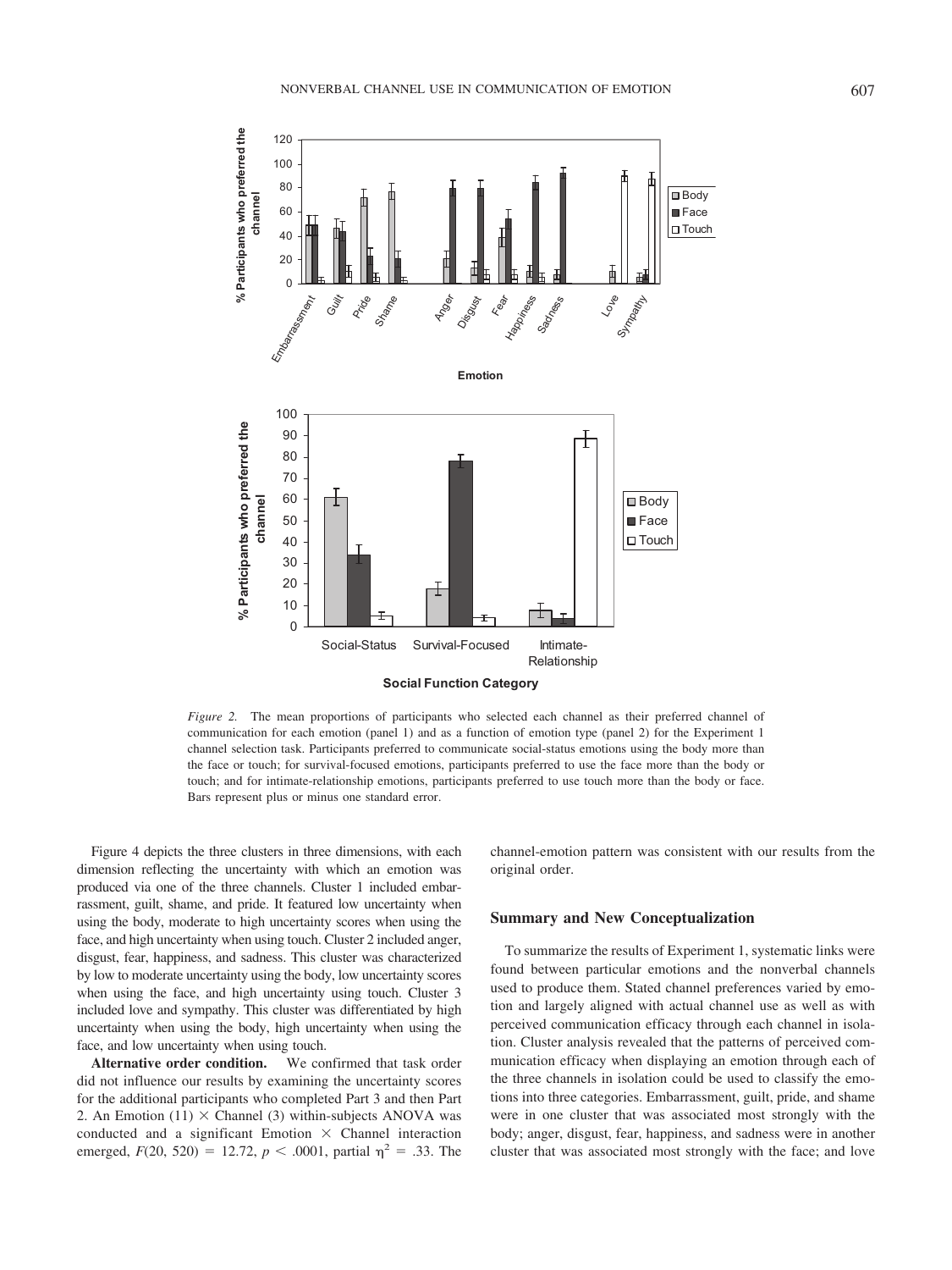

*Figure 3.* The mean uncertainty scores for each channel as a function of emotion (panel 1) and emotion type (panel 2) during the restricted production portion of Experiment 1. Going from unrestricted to restricted emotion production, confidence was least diminished for social-status emotions when restricted to the body channel, compared with the face and touch; confidence was least diminished for survival-focused emotions when restricted to the face channel, compared with body and touch; and confidence was least diminished for intimate-relationship emotions when restricted to touch, compared with the body and face. Bars represent plus or minus one standard error.

and sympathy were in a third cluster that was associated most strongly with touch.

What factors might explain these strong, systematic associations of emotions with channels? Because situational and social inputs were held constant in Experiment 1, it is unlikely that they contributed differentially to these results. However, an examination of the particular clusters suggests that an emotion's social function may underlie the channel-emotion link. The three clusters may each be associated with a different aspect of an individual's relationship with the social environment: social status, survival, and intimate relationship goals. The social goal may influence the primary channel through which the emotion will be primarily communicated (e.g., body, face, and touch, respectively). This explanation is supported by emotion researchers who emphasize that social functions drive emotion processing (Barrett & Campos, 1987; Campos, Mumme, Kermoian, & Campos, 1994; Keltner & Gross, 1999; Keltner, Haidt, & Shiota, 2006). In addition, the close

connection between social communication functions and display are predicted by the behavioral ecology view of emotion displays (Fridlund, 1994). Although multiple channels can be used to express each emotion and emotions do not just serve a single function, we propose that emotions can be classified based on their primary social function and their optimal channel expression. In other words, we believe our data imply that the primary channel (i.e., the channel that conveys the emotion most effectively) is related to the social function of the emotion.

Previous research has established that specific emotions have social functions, but our data show that these social functions are related to the primary channel of expression. First, social-status emotions include embarrassment, guilt, pride, and shame. These emotions coordinate interactions within a social hierarchy and require an awareness of the self, compared with others (Tracy & Robins, 2004b). The body channel (i.e., its postures) may be better suited to convey these emotions than the face or touch, because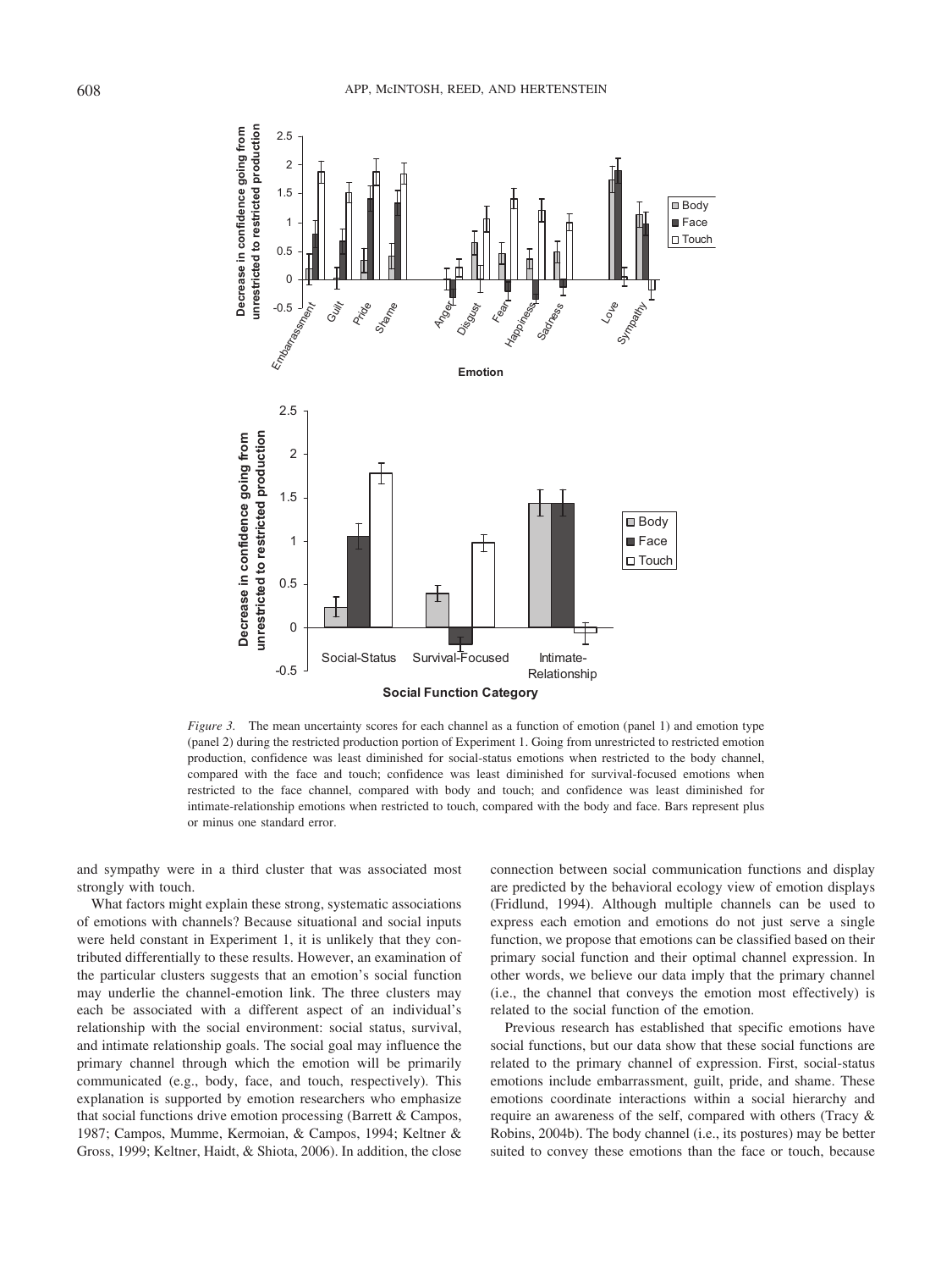

*Figure 4.* Experiment 1: Three-dimensional representation of three-cluster solution. Axes represent differences in uncertainty that the emotion was communicated when moving from unrestricted production to single-channel production. Social-status emotions featured low uncertainty when using just the body to communicate, moderate to high uncertainty scores when using the face, and high uncertainty when using touch. Survival-focused emotions were characterized by low to moderate uncertainty using the body, low uncertainty scores when using the face, and high uncertainty using touch. The intimate-relationship emotions were differentiated from the other categories by high uncertainty when using the body, high uncertainty when using the face, and low uncertainty when using touch.

information encoded in postures is transmitted more effectively to larger audiences across longer distances, such as to one's social group or across social groups (Tracy & Robins, 2004b). Variation on the physical dimension of size is associated with perceivers' judgments of relative power (Schubert, Waldzus, & Giessner, 2009); thus, expanded postures may convey emotions representing high power and status (e.g., pride), whereas contracted postures convey emotions representing low power and status (e.g., shame).

Second, survival-focused emotions have received the most empirical focus and include anger, disgust, fear, sadness, and happiness (see Fredrickson, 2001, regarding the appropriate inclusion of happiness). They reflect the action tendencies that are relevant to the producer's immediate appraisal of a situation (Johnson-Laird & Oatley, 1989; Shaver, Schwartz, Kirson, & O'Connor, 1987). We acknowledge the survival value of all of emotions, but use the working label "survivalfocused" for this group to emphasize their uniqueness; these emotions contribute more directly to survival than other emotions whose survival value is mediated by relationships with others. The face channel (i.e., its expressions) may be used more than the body or touch to communicate survival-focused emotions because it has flexible, small muscles that permit quick, parsimonious responses without interrupt-

ing the overall actions of the organism (i.e., running away from danger). Given that basic survival is often related to changes in sensory input (e.g., eyes widening) or oral function (e.g., eating, biting), facial changes can serve functional purposes during communication. Based on the need for quick action resulting from this emotion communication and perception, survival-focused emotions may show more overlap across channels in production and identification than do emotions in the other categories.

Third, intimate-relationship emotions include love and sympathy. They focus on the affiliation of self and other in terms of deploying resources to benefit the relationship, provide the partner with aid, or other altruistic or cooperative acts (Keltner, Horberg, & Oveis, 2006). The use of touch to convey love and sympathy has been documented in both nonhuman and human research to communicate intimacy and liking for one's partner (Jones & Yarbrough, 1985; Silverthorne, Micklewright, O'Donnell, & Gibson, 1976), reduce physiological and behavioral markers of stress (Aureli, Preston, & de Waal, 1999), or increase future attachment security (e.g., Weiss, Wilson, Hertenstein, & Campos, 2000). The touch channel may be used more frequently than the body and face channels to convey intimate-relationship emotions.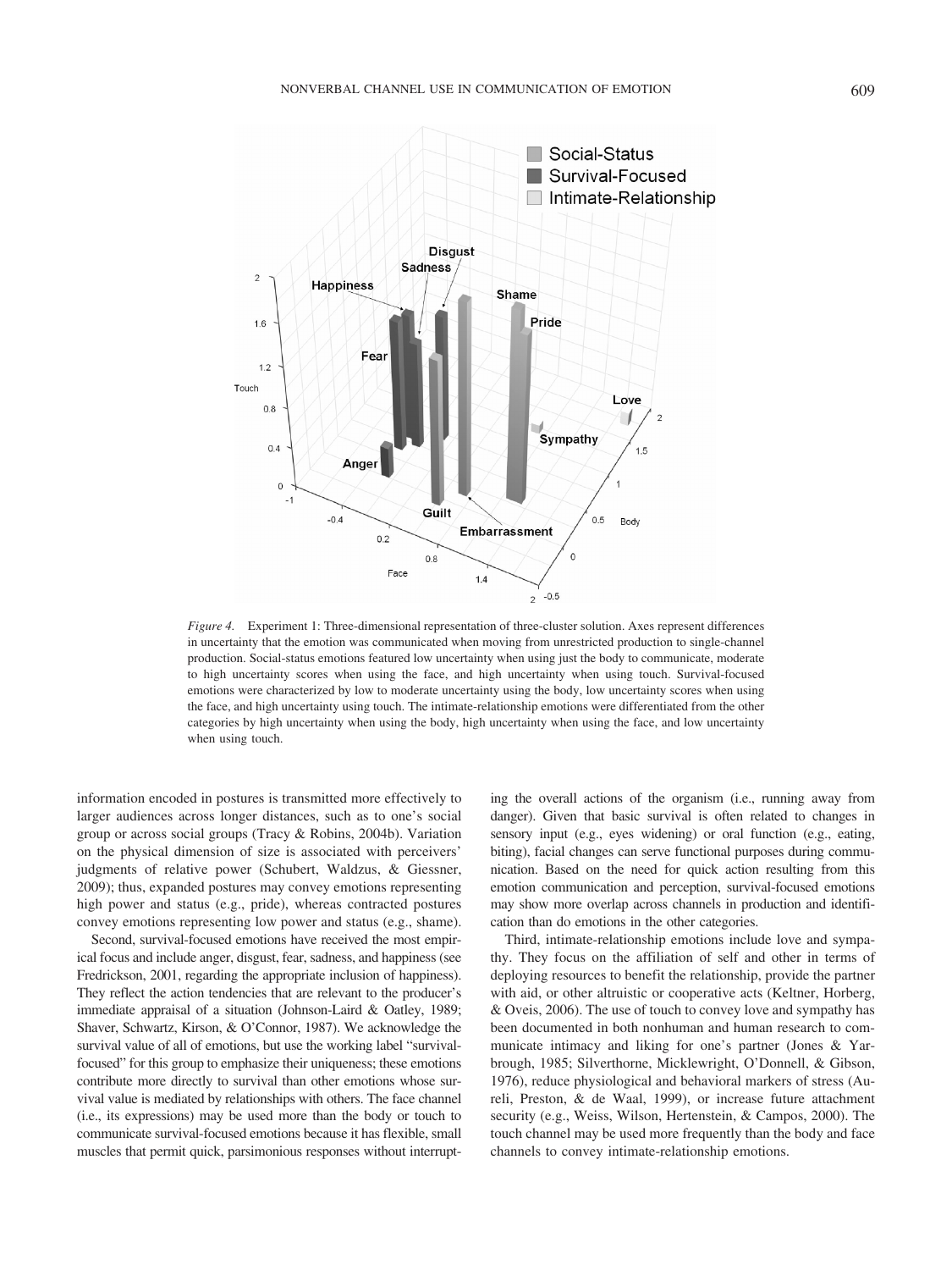To demonstrate the associations between social-function category and communication channel more clearly, we reanalyzed Experiment 1 data by collapsing the emotions into the three categories. For Part 1 (*unrestricted emotion production)*, we computed nine composite scores by averaging across channel use frequency for all emotions within a social function category and conducted a Social Function Category  $(3) \times$  Channel  $(3)$  within-subjects ANOVA. As illustrated in Figure 1 (panel 2), a significant interaction between Social Function and Channel,  $F(4, 152) = 78.08$ ,  $p < .0001$ , partial  $\eta^2 = .67$ , and post-hoc *t* tests (see Table 1) showed that within the survival-focused category, participants used the face more frequently than touch, but not more frequently than the body; within the intimate-relationship category, participants used touch more frequently than both the body and face, and within the social-status category, participants used the body more than the face and touch.

For Part 2 (*channel preference selection*), nine composite scores were created by averaging preference frequency for the emotions within each social function category. Three *t* tests were conducted to assess whether the proportion of participants who preferred the functionally related channel was greater than the proportion expected by chance: 33%. Preferences to use the body to communicate socialstatus emotions (61%) was greater than chance,  $t(38) = 7.01$ ,  $p <$ .0001 (all *p*s are two-tailed), as were preferences to use the face to communicate survival-focused emotions (78%),  $t(38) = 14.93$ ,  $p <$ .0001, and touch to communicate intimate-relationship emotions  $(88\%)$ ,  $t(38) = 14.30$ ,  $p < .0001$  (Figure 2, panel 2). Functionally related channels were preferred at a rate *greater* than what would be expected if preferences were equally distributed among the three channels.

For Part 3 (*restricted production*) data, we used the uncertainty score data from the alternative order condition so not as to reanalyze the data used in the hierarchical cluster analysis that led to these additional analyses. After calculating nine composite uncertainty scores, we conducted a Social Function Category  $(3) \times$  Channel  $(3)$ within-subjects ANOVA and found a significant Social Function  $\times$ Channel interaction,  $F(4, 104) = 62.99$ ,  $p < .0001$ , partial  $\eta^2 = .71$ . Consistent with the cluster results from the original order condition, *t* tests (see Table 2) revealed that confidence was least diminished for social-status emotions when restricted to the body channel, compared with face and touch; confidence was least diminished for survivalfocused emotions when restricted to the face channel, compared with the body and touch; and confidence was least diminished for intimaterelationship emotions when restricted to touch, compared with the body and face.

All together, the results of Experiment 1 suggest that participants preferred, and actually used, the channel associated with the emotion's social function: The body was the preferred channel for communicating social-status emotions, the face for survival-focused emotions, and touch for intimate-relationship emotions. Actual channel use aligned with stated preferences, with the exception of intimaterelationship emotions: The face was not used significantly less than the functionally related channel, touch. Moreover, participants in the alternative order condition reported greater uncertainty that the emotion had been conveyed effectively when emotion production was restricted to a functionally unrelated channel than when restricted to a channel related to the emotion's social function. However, not all three categories showed the same selectivity of channel preference. Survival-focused emotions showed the least decrement in confidence that they had been conveyed across the three channels. This finding is not surprising, given the immediate importance of a message directly affecting survival. Redundancy increases the odds that the survivalrelated signal will be detected quickly and accurately (e.g., Partan & Marler, 1999). These findings suggest that the channel through which an emotion is naturally and effectively produced is linked to the social goal underlying the communication.

#### **Experiment 2: Emotion Identification**

Adaptive communication comprises both effective production *and* reception of the sender's message (Buck, 1984; Fridlund, 1994; Frijda, 1986). For instance, a sadness display is likely to elicit sympathy and helping behaviors in receivers who identify it correctly (e.g., Campos et al., 1989). Thus, emotion displays help coordinate social interactions. Over the course of evolution, coevolutionary processes occurred, such that conspecifics who could both produce and accurately identify emotional displays had an evolutionarily adaptive advantage (Darwin, 1872/1998; Fridlund, 1994). Experiment 2 investigated whether the patterns of association between emotion and channel, related to their social function, would hold for the receptive side of emotion communication, namely emotion identification. We examined participants' ability to accurately identify the videotaped emotion displays from Experiment 1.

| v.<br>۰.<br>× | ٠<br>٠<br>× |  |
|---------------|-------------|--|

| Experiment 1: Proportion of Participants Using Each Channel for Each Type of Emotion in the |  |  |  |  |  |  |
|---------------------------------------------------------------------------------------------|--|--|--|--|--|--|
| Unrestricted Condition                                                                      |  |  |  |  |  |  |

|                                | Body<br>M(SD) | Face<br>M(SD) | Touch<br>M(SD) | t(38) | $\boldsymbol{p}$ |
|--------------------------------|---------------|---------------|----------------|-------|------------------|
| Social-status emotions         |               |               |                |       |                  |
| Body vs. face                  | .90(0.19)     | .77(.22)      |                | 2.80  | .01              |
| Body vs. touch                 | .90(0.19)     |               | .17(0.21)      | 15.53 | < .0001          |
| Survival-focused emotions      |               |               |                |       |                  |
| Face vs. body                  | .83(.20)      | .88(.20)      |                | 1.07  | .29              |
| Face ys. touch                 |               | .88(.20)      | .23(.20)       | 14.00 | < .0001          |
| Intimate-relationship emotions |               |               |                |       |                  |
| Touch vs. body                 | .45(.46)      |               | .88(.27)       | 4.55  | < .0001          |
| Touch vs. face                 |               | .69 (.36)     | .88(.27)       | 2.57  | .01              |

*Note.* All *t* tests are two-tailed.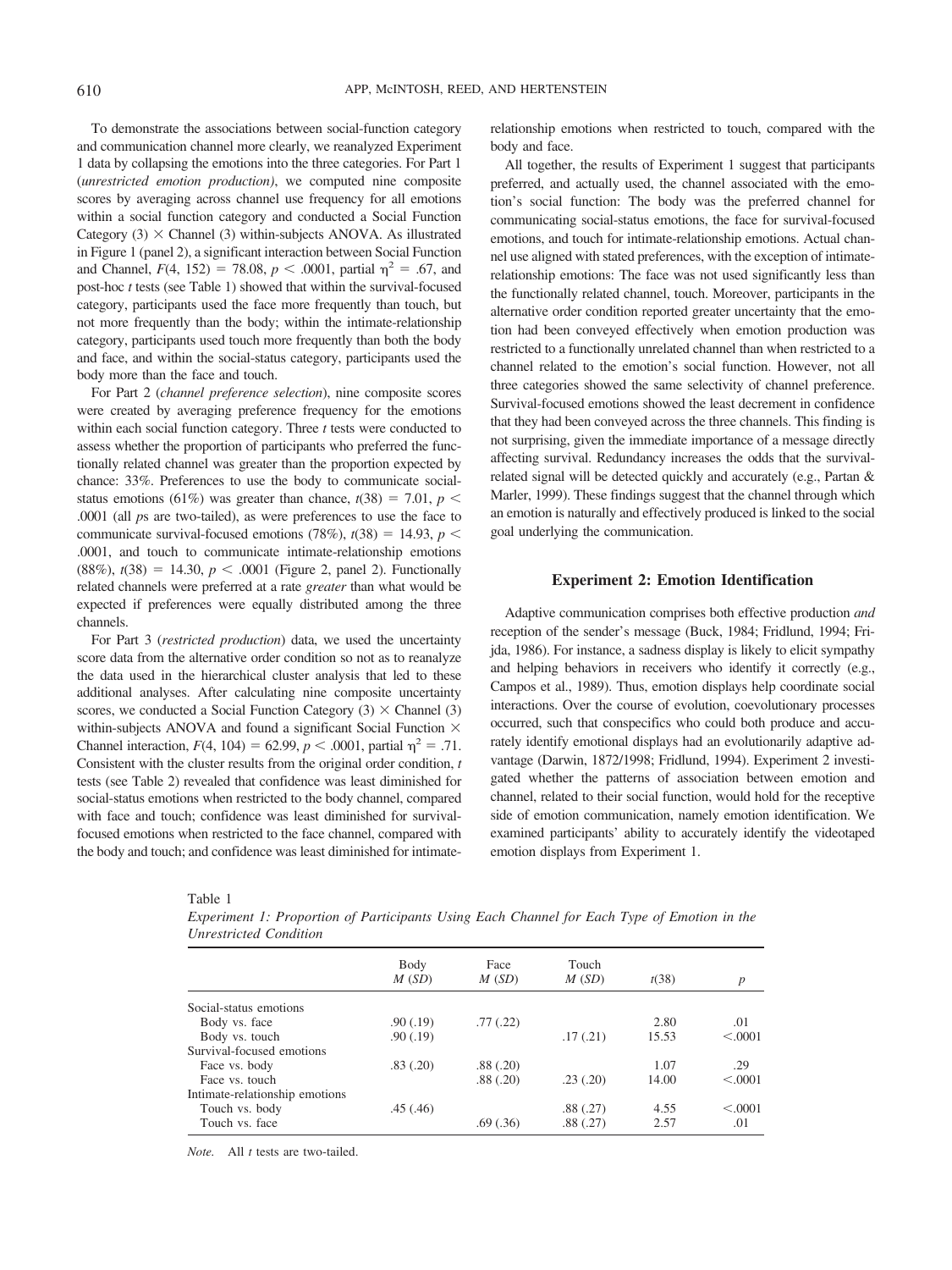| Use Is Restricted              |               |               |                |       |                  |  |  |  |
|--------------------------------|---------------|---------------|----------------|-------|------------------|--|--|--|
|                                | Body<br>M(SD) | Face<br>M(SD) | Touch<br>M(SD) | t(38) | $\boldsymbol{p}$ |  |  |  |
| Social-status emotions         |               |               |                |       |                  |  |  |  |
| Body vs. face                  | $-.12(.80)$   | .18(0.61)     |                | 2.21  | .04              |  |  |  |
| Body vs. touch                 | $-.12(.80)$   |               | 1.10(.71)      | 7.96  | < .0001          |  |  |  |
| Survival-focused emotions      |               |               |                |       |                  |  |  |  |
| Face vs. body                  | .68(.79)      | .01(0.67)     |                | 4.38  | .0002            |  |  |  |
| Face ys. touch                 |               | .01(0.67)     | 1.13(0.73)     | 7.35  | < .0001          |  |  |  |
| Intimate-relationship emotions |               |               |                |       |                  |  |  |  |
| Touch vs. body                 | 1.28(.87)     |               | .04(0.76)      | 7.32  | < .0001          |  |  |  |
| Touch vs. face                 |               | 1.00(.95)     | .04(0.76)      | 6.49  | < .0001          |  |  |  |

Table 2 *Experiment 1: Alternative Order Condition: Change in Confidence of Production When Channel*

*Note.* Higher numbers reflect greater uncertainty when communication is restricted to that channel. All *t* tests are two-tailed.

# **Method**

**Participants.** Participants were 49 students (30 females; age:  $M = 20.41$ ,  $SD = 1.44$ ) who received extra credit for university psychology courses. None had participated in Experiment 1. The sample was 86% Caucasian, 6% Hispanic, and 8% other selfidentified ethnicity.

**Stimuli.** People can identify emotion displays visually, including displays produced via touch, by observing interactions among other individuals (e.g., Hertenstein et al., 2006). Stimuli for evaluating emotion identification accuracy were, therefore, selected from the video recordings of Experiment 1 participants. We excluded trials in which participants used nonemotional symbols to communicate an emotion (e.g., using one's hands to form a heart on one's chest to convey love, inappropriate channels in restricted production conditions, or went outside the viewing range of the camera; less than 1% of trials). Of the remaining video clips, one male and one female participant clips were selected at random for each emotion. All emotions were recorded such that the viewer could see the profile of the participant interacting with the mannequin. For trials in which the sender was restricted to the face channel, we also showed a male and a female clip for each emotion that was recorded from the mannequin's perspective (i.e., frontal view of participant's face) to ensure the face could be seen. The final set of stimuli contained 10 silent video clips for each of the 11 emotions: one male and one female in the unrestricted (profile), restricted to the body (profile), restricted to the face (profile), restricted to the face (frontal view), and restricted to touch (profile). The 110 video clips were randomized and put together into four movies: two movies of 27 trials and two movies of 28). Movie presentation order was counterbalanced across eight sessions.

**Procedure.** Groups of 3 to 12 participants watched the videoclip movies on a large classroom screen. Participants would watch a trial from the movie, the movie would be paused, and then they ranked on a response sheet the top three emotions that they thought were most likely to have been communicated during the trial (i.e.,  $1 =$ *most likely to have been communicated*, 2 *second most likely*, and  $3 = third most likely$ . Participants could choose from a list of the 11 emotions in alphabetical order (*anger*, *disgust*, *embarrassment*, *fear*, *guilt*, *happiness*, *love*, *pride*, *sadness*, *shame*, and *sympathy*) and an "other" category, which was included to reduce inflated accuracy rates due to forced choice (Frank & Stennett, 2001; Russell, 1993).

#### **Results and Discussion**

For each of the five presentation conditions, identification accuracy was calculated based on the first-place rankings of the presented emotions. A paired-sample *t* test indicated that the frontal and profile face conditions were statistically indistinguishable from each other for all emotions. So as to include only one condition for each channel, we only included the more ecologically valid frontal-view face conditions in the analyses reported below.

**Are unrestricted displays of emotion identified accurately more often than restricted displays?** We conducted an Emotion (11)  $\times$  Unrestricted versus Restricted Production (2) withinsubjects ANOVA for proportion accuracy and found a main effect for unrestricted versus restricted displays,  $F(1, 48) = 72.57$ ,  $p <$ .0001, partial  $\eta^2$  = .60. As expected, unrestricted displays of emotion ( $M = 48\%$ ,  $SD = .01$ ) were identified more accurately than restricted displays ( $M = 34\%$ ,  $SD = .02$ ). When redundant information is presented across communication channels, people make use of this multichannel emotion information.<sup>2</sup>

**Does emotion identification vary as a function of restricted channel and emotion?** We conducted an Emotion (11)  $\times$ Channel (3) within-subjects ANOVA on accuracy data. A significant interaction,  $F(20, 960) = 33.67$ ,  $p < .0001$ , partial  $\eta^2 = .41$ , indicated that there were differences among the emotions in iden-

<sup>&</sup>lt;sup>2</sup> There was also a significant main effect for emotion,  $F(10, 480) =$ 32.17,  $p < .0001$ , partial  $\eta^2 = .40$ , which was qualified by a significant interaction term,  $F(10, 480) = 6.54$ ,  $p < .0001$ , partial  $\eta^2 = .12$ . The decrement in identification accuracy going from unrestricted to restricted displays was greater for some emotions than for others. One question of interest is whether this decrement is greater for the non-survival-focused categories. We averaged the identification accuracy scores across all emotions within a social-functional category and conducted a Social Function Category (3)  $\times$  Unrestricted versus Restricted Production (2) withinsubjects ANOVA. Again, there were significant main effects for both unrestricted versus restricted displays,  $F(1, 48) = 60.87, p < .001$ , partial  $\eta^2$  = .56, and for emotion, *F*(2, 96) = 68.66, *p* < .001, partial  $\eta^2$  = .59. However, the interaction term was not significant,  $F(2, 96) = 2.35$ ,  $p =$ .10, partial  $\eta^2 = .05$ . In sum, although some emotions may be displayed more effectively than others using a single channel, this decrement is not systematically related to the different social function categories.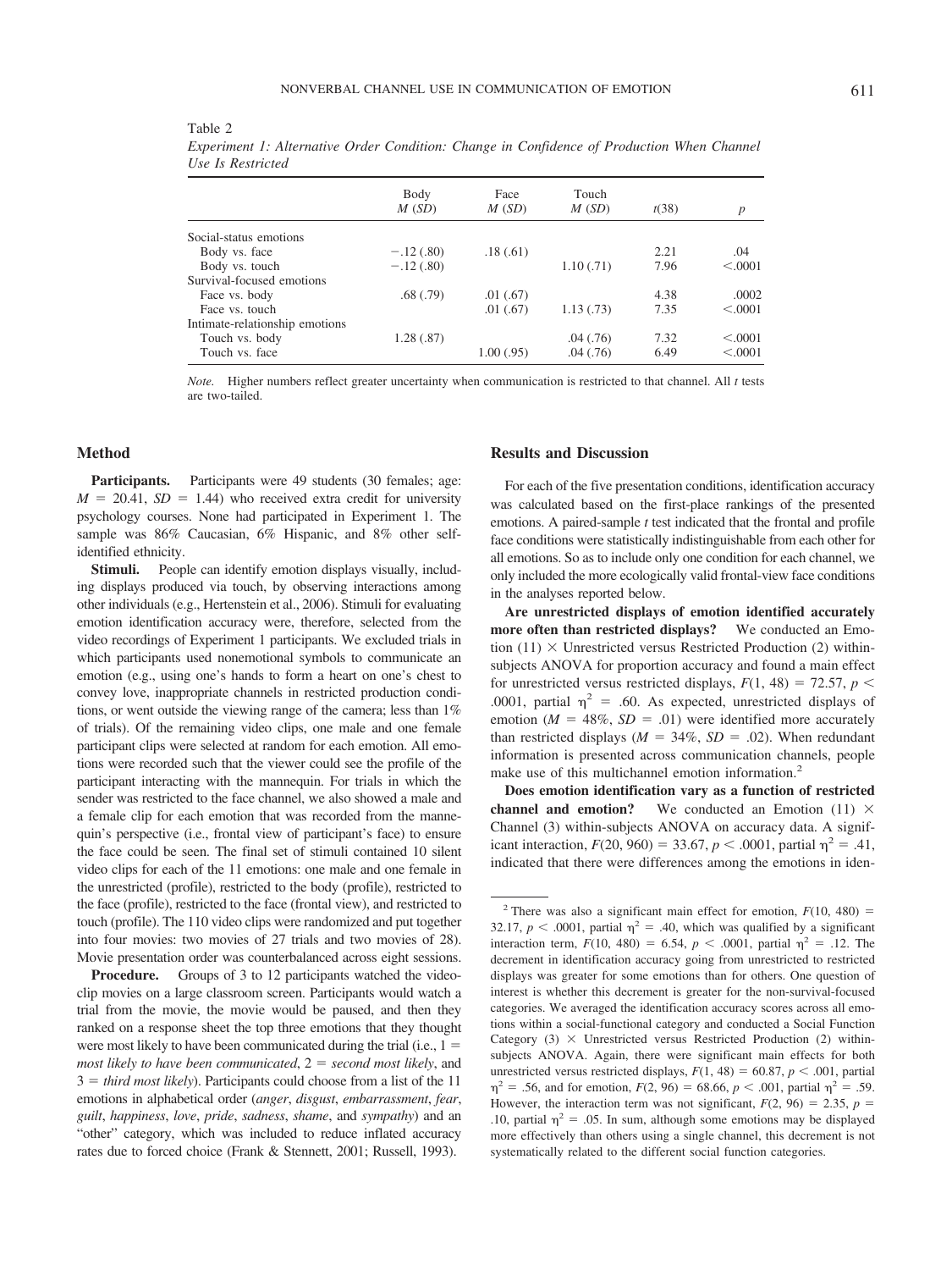tification accuracy as a function of the channel through which each was observed (Figure 5, panel 1). The links between channel and emotion for emotion identification were similar to those observed for emotion production observed in Experiment 1.

To assess whether identification accuracy would be highest when an emotion was observed through its functionally related channel, we computed three composite scores by averaging across identification accuracy scores for all the emotions within a socialfunctional category. We conducted a Social Function Category  $(3)$   $\times$  Channel (3) within-subjects ANOVA and found a significant Social Function Category  $\times$  Channel interaction,  $F(4, 192)$  = 79.97,  $p < .0001$ , partial  $\eta^2 = .63$  (Figure 5, panel 2). Post-hoc comparisons (see Table 3) revealed that social-status emotions were identified more accurately when production was observed through the body than the face or touch; survival-focused emotions were identified more accurately when emotion production was observed through the face than the body or touch; and intimaterelationship emotions were identified more accurately when emotion production was observed through touch than the body or face.

**Confusion of emotion assignment.** The social-function categories permit another prediction to be made from the emotionidentification data. If channel use is associated with the type of emotion being displayed, then receivers should be more likely to confuse emotions belonging to the same social-functional category when observing emotions displayed through the category's associated channel. That is, the channel may convey something about the *type* of information being communicated, even if it does not fully convey the emotion in a way that is distinguishable from all others. For each social-functional category of emotions, we compared the proportion of within-category errors (e.g., mistaking love for sympathy) to the proportion of out-of-category errors (e.g., mistaking love for happiness) for displays observed through the channel associated with that category. Two of the three categories of emotions showed the expected pattern of more confusion within



*Figure 5.* Experiment 2: Mean proportions of participants who accurately identified each emotion as a function of emotion (panel 1) and emotion type (panel 2) as observed through each channel in isolation. Social-status emotions were identified more accurately when production was observed through the body than through the face or touch; survival-focused emotions were identified more accurately when emotion production was observed through the face than when observed through the body or touch; and intimate-relationship emotions were identified more accurately when observed through touch than through the body or face. Bars represent plus or minus one standard error.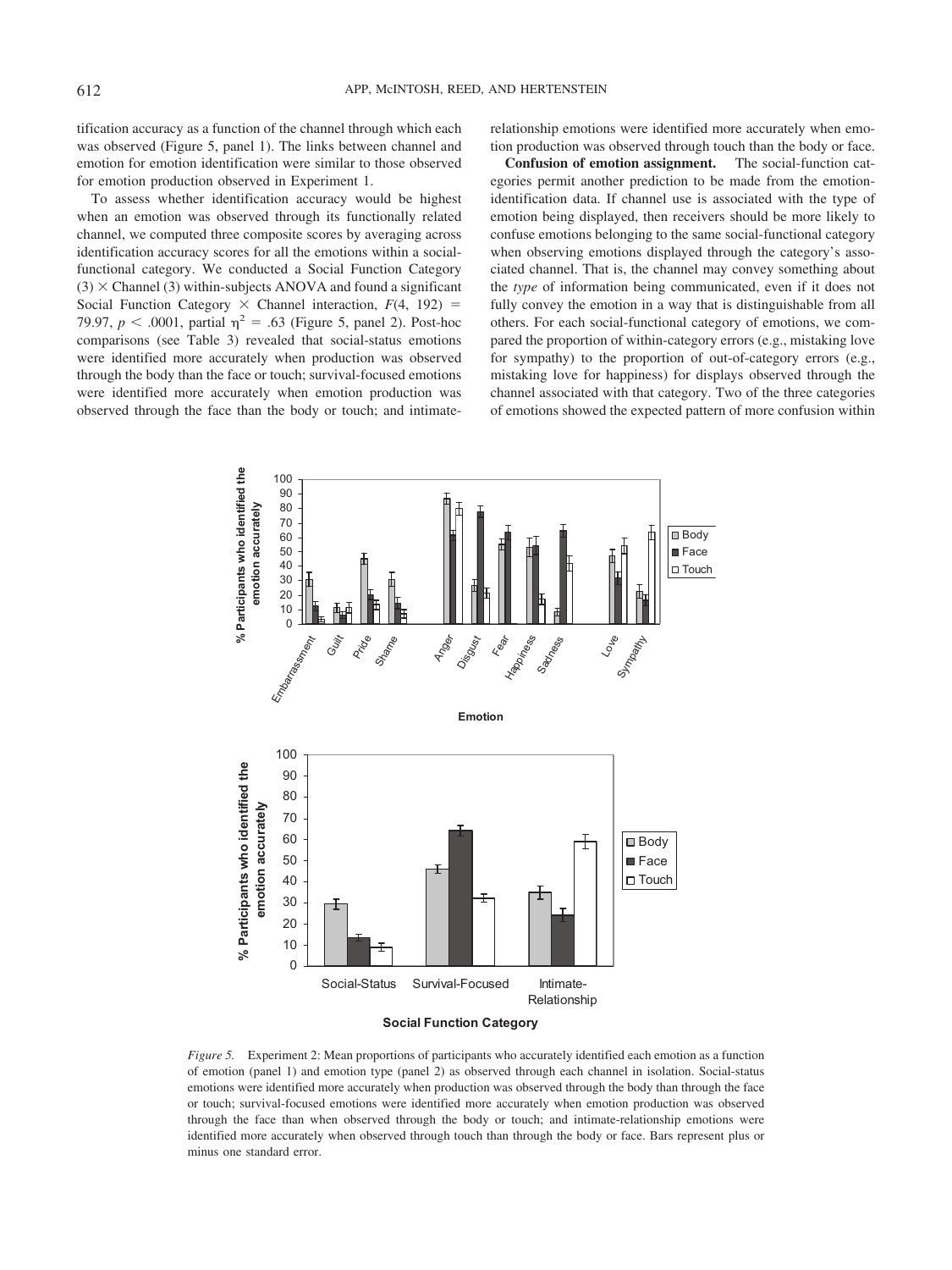|                                | Body<br>M(SD) | Face<br>M(SD) | Touch<br>M(SD) | t(38) | $\boldsymbol{p}$ |
|--------------------------------|---------------|---------------|----------------|-------|------------------|
|                                |               |               |                |       |                  |
| Social-status emotions         |               |               |                |       |                  |
| Body vs. face                  | .29(.17)      | .13(.11)      |                | 6.80  | < 0.001          |
| Body vs. touch                 | .29(.17)      |               | .09(0.14)      | 8.59  | < 0.001          |
| Survival-focused emotions      |               |               |                |       |                  |
| Face vs. body                  | .46(.14)      | .64(.17)      |                | 9.11  | < 0.0001         |
| Face vs. touch                 |               | .64(.17)      | .32(.13)       | 13.96 | < 0.001          |
| Intimate-relationship emotions |               |               |                |       |                  |
| Touch vs. body                 | .35(.23)      |               | .59(.25)       | 5.65  | < 0.001          |
| Touch vs. face                 |               | .24(.22)      | .59(.25)       | 7.64  | < 0.001          |
|                                |               |               |                |       |                  |

Table 3 *Experiment 2: Tests of A Priori Contrasts Between Identification Accuracy Rates for Restricted Displays of Emotion*

*Note.* All *t* tests are two-tailed.

category than between. For social-status emotions identified through the body, within-category errors (9.7% of all responses) were greater than were out-of-category errors  $(4.9\%)$ ,  $t(48)$  = 5.26,  $p < .001$ . Also, for intimate-relationship emotions identified through touch, within-category errors (27.0% of all responses) were greater than were out-of-category errors  $(1.2\%)$ ,  $t(48)$  = 7.89,  $p < .0001$ . However, for survival-focused emotions identified through the face, no differences were found between withincategory (3.4% of all responses) and out-of-category errors (2.8% of all responses),  $t(48) = 1.08$ ,  $p = .29$ . This null result is consistent with the notion that though facial expressions convey survival-focused better than any other channel alone, these emotions have higher redundancy and can thus be seen in other channels.

In summary, Experiment 2 demonstrated that although many emotions can be effectively identified through more than one channel, they tended to be better identified through specific channels. The channels preferred and used for display of an emotion in Experiment 1 were similar to those channels best suited for identification of the emotion. Further, participants identified an emotion more accurately when the display involved the channel supporting the emotion's social function. Additional confirmation of the robustness of these categories was revealed when emotion identification errors tended to be greater within than between category when the emotion was observed through its preferred channel. Thus, the results from Experiment 2 provide converging evidence for a social-functional explanation of variations in emotion communication.

#### **General Discussion**

The vast majority of studies assessing nonverbal communication focus on only one channel (e.g., Ekman & Friesen, 1971; Hertenstein et al., 2006; Scherer, Banse, Wallbott, & Goldbeck, 1991). For one of the first times in the literature, we tested the efficacy of communication of a wide range of emotions through multiple channels (body, face, and touch) both in terms of production and identification. Two experiments systematically demonstrated that at least some emotions appear to be conveyed predominantly through different nonverbal channels. Participants either produced or viewed other people producing 11 different emotions that were chosen because they had previously been demonstrated to be

expressed though at least one of the three channels. An analysis of the pattern of results from the two experiments suggests a conceptual framework for explaining these results, based on the social function of emotions.

Experiment 1 demonstrated that the channel through which people produce and prefer to produce emotional displays vary by emotion. While being videotaped, participants communicated each of 11 emotions to a mannequin who represented a familiar person to them. First they communicated the emotions naturalistically, and then they produced the emotions through a single nonverbal channel. For each production, they rated their confidence that the emotion was communicated effectively. The naturalistic videotaped data scored for channel use and the confidence ratings for all conditions were analyzed. Both types of data indicated that although multiple channels are often used for emotional communication, particular channels are preferred for communicating a specific emotion. Participants tended to use their bodies to communicate pride, shame, embarrassment, and guilt. They tended to use their faces to communicate anger, disgust, fear, happiness, and sadness. Finally, they used touch to communicate love and sympathy. A multidimensional analysis of confidence ratings established this clustering. The nonverbal channel varied systematically by emotion.

Experiment 2 demonstrated that this same systematic grouping of emotions by channel was preserved for emotion reception as well. Participants viewed videotapes of participants in Experiment 1 producing emotions. They identified the emotion expressed in each videotape. Participants were more accurate when identifying the videotaped emotions produced by the channel preferred by the participants in Experiment 1. In sum, by examining a wide range of emotions in both the production and reception sides of emotional communication, we are able to document consistent, nonarbitrary, nonverbal channel-emotion links.

The clustering of the emotions and the pattern of emotion identification errors suggest one explanation for this study's findings. It appears that the channel by which an emotion is principally communicated (*how* it is communicated) depends in part on the social function of that emotion (*why* that emotion is typically communicated). Specifically, we suggest that although all channels of communication may be available in a given situation, an emotion serving a particular social function is associated with its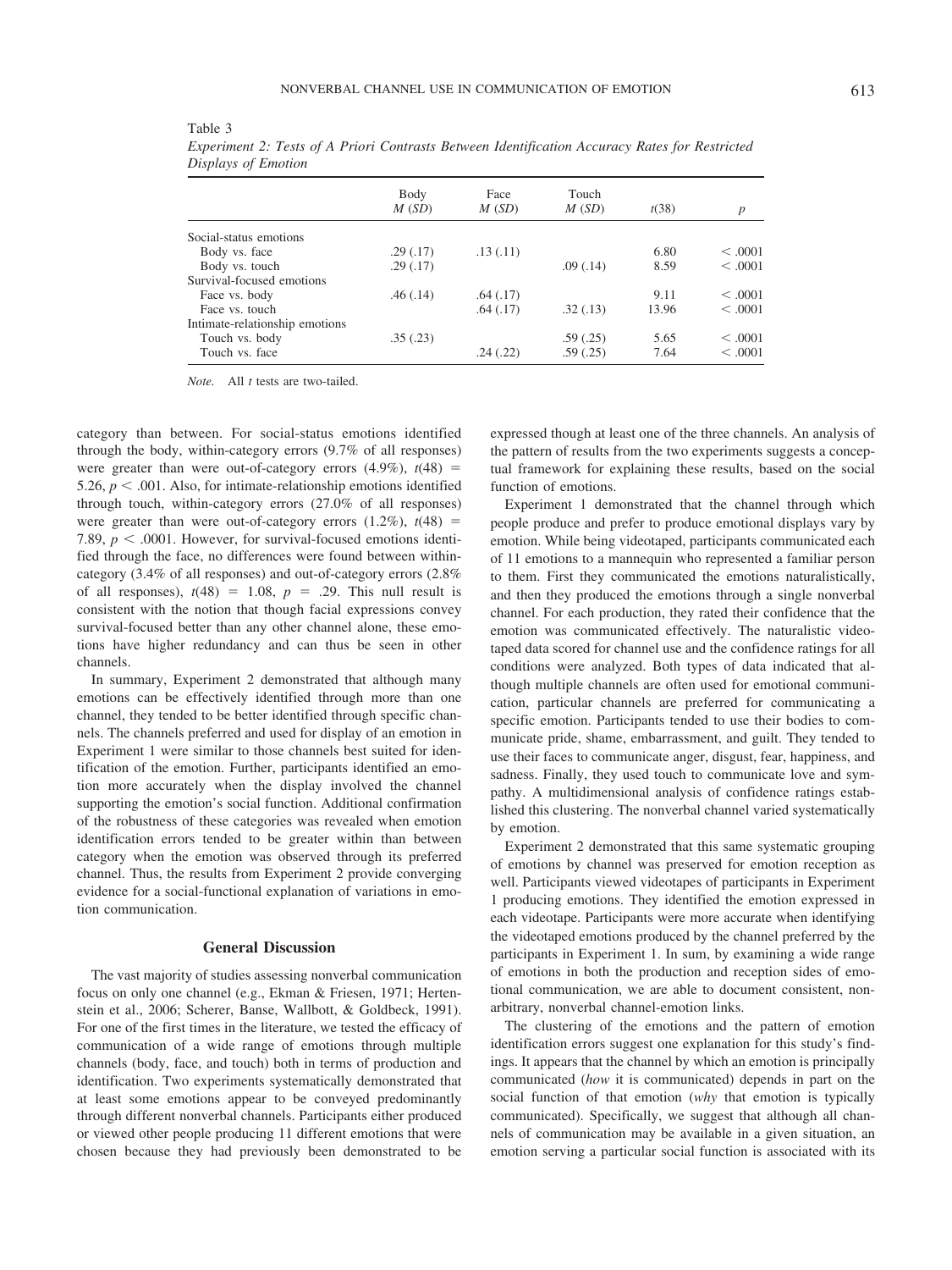primary channel because the communicative properties of that channel support the social goal underlying the emotion's communication. Communication necessarily involves both sending and receiving accuracy, and these are coevolutionary processes essential for survival (Buck, 1984; Dittmann, 1972; Fridlund, 1994, 1997).

This study presents a novel framework for developing a multichannel theory of emotional communication and permits predictions for developmental and cross-cultural studies. Beyond the association of specific emotions with particular nonverbal channels, it integrates research on emotions not primarily communicated by the face with those emotions traditionally associated with facial expressions, including the relatively less explored intimaterelationship emotions closely tied to touch. This integrative approach emphasizes that emotion communication is a complex system comprising multiple channels and provides insight into how the system works as a whole across an array of emotions. In particular, by considering multiple channels together, this study adds to other recent work showing that the face is not uniformly the sole or most important disseminator of all social-emotional information (Tracy & Robins, 2004b); moreover, the current study underscores the importance of the emotions most tightly associated with facial expressions and is consistent with Ekman's and others' (e.g., Ekman & Friesen, 1971; Izard, 1971) findings regarding the utility of the face for conveying this set of emotions.

Facial expressions appear especially important for conveying a particular *type* of information. The early and consistent attention to facial communication of emotion may be based less on the face being a singular communication channel, and more on the special, survival importance of the emotions associated primarily with the face. Consistent with this, we found that when participants produced emotion displays through each channel individually (Experiment 1, restricted emotion production task), confidence that the emotion had been conveyed was the least degraded across all three channels for survival-focused emotions. The importance of these emotions is reflected by the redundancy in their communication across channels. This redundancy for survival-focused emotions supports the notion that an emotion's function is related to how it is communicated (i.e., through multiple channels).

More broadly, this study provides additional support for a functionalist conceptualization of emotions as well as theories that emphasize the centrality of communication in understanding emotional processes. Emotions are not merely subjective, internal experiences; rather, they arise from the individual's interactions with the social and physical environment and serve valuable functions. Although many definitions of emotion focus on subjective experience, functionalist definitions place primary importance on emotions' role as a tool to change or influence the environment in some way that is meaningful to the individual (Barrett & Campos, 1987; Campos et al., 1994). As emphasized in the behavioral ecology view, emotion displays evolved for social functioning, influencing the environment by providing interpretable signals to others (Fridlund, 1994, 1997). Establishing systematic connections between the social function of an emotion and its primary communication channel further emphasizes the utility of a functionalist perspective and accentuates the importance of studying all emotions specifically in a social interactional and communications context (e.g., Buck, 1984).

Most generally, the findings here underscore the bond of action and perception. Perception accuracy was highest when the observed person was using the channel typically used by perceivers. Across channels of communication, the specific behaviors, from avoiding eye contact to baring teeth to demonstrating proximity, are tied to producing, receiving, and enacting the purposes of the emotions. *Doing* the functional action is physically connected with *showing* the subjective state, and *perceiving* the state in others. As argued in embodiment approaches to emotion (Niedenthal, Barsalou, Winkielman, Krauth-Gruber, & Ric, 2005), reenacting (e.g., by automatic mimicry) another's perceived facial or body movement appears to facilitate understanding others' emotion communication (Niedenthal, Brauer, Halberstadt, & Innes-Ker, 2001), perhaps through facial feedback processes (McIntosh, 1996). If acting and perceiving are yoked, then individuals who are good at one should be good at the other. Indeed, better encoders are also better decoders (Elfenbein et al., 2010), although task factors, such as producing and identifying posed versus spontaneous or naturalistic displays, may moderate the degree of association between encoding and decoding ability (Elfenbein & Eisenkraft, 2010). Similarly, emotion perception involves both peripheral and central (e.g., "mirror neuron") processes, and task factors such as engagement and encouragement to focus on emotions may influence the extent to which each mechanism is involved (Winkielman, McIntosh, & Oberman, 2009).

Although future research will need to determine the specifics of the perception and action link, the reciprocal implication of this bond is that those who have trouble encoding emotion displays may face difficulty with decoding. Supporting this proposition, high-functioning individuals with autism, who exhibit impaired mimicry (Beall, Moody, McIntosh, Hepburn, & Reed, 2008; McIntosh, Reichmann-Decker, Winkielman, & Wilbarger, 2006), also display atypical processing of facial displays (Humphreys, Minshew, Leonard, & Behrmanna, 2007; Rutherford & McIntosh, 2007), body postures (Reed, Beall, Kopelioff, Pulham, & Hepburn, 2007), and body movements (Blake, Turner, Smoski, Pozdol, & Stone, 2003). These deviations from more typical processing may be due in part to deficits in how emotional states are embodied (Gallese, 2006; Winkielman et al., 2009), suggesting that the cognitive efficiencies of embodied social-emotional perception may be crucial for effective social functioning (Reed & McIntosh, 2008). The present study pinpoints specific connections between behaviors and social functions, thus suggesting the types of emotion communication deficits that may be evident with specific physical impairments.

#### **Alternative Explanations**

Although the data fit our social-functional framework relatively well, this is a preliminary study and several issues remain. First, there are some methodological questions. Was the pattern of findings merely a product of demands placed on participant responses? We believe this is unlikely for several reasons. First, in Experiment 1, the experimenter demonstrated displays of confusion, frustration, and gratitude, none of which were included in the 11 emotions presented in the tasks. Further, it is unlikely that any of these example displays primed an association between a category of emotions and a particular channel. Finally, such demands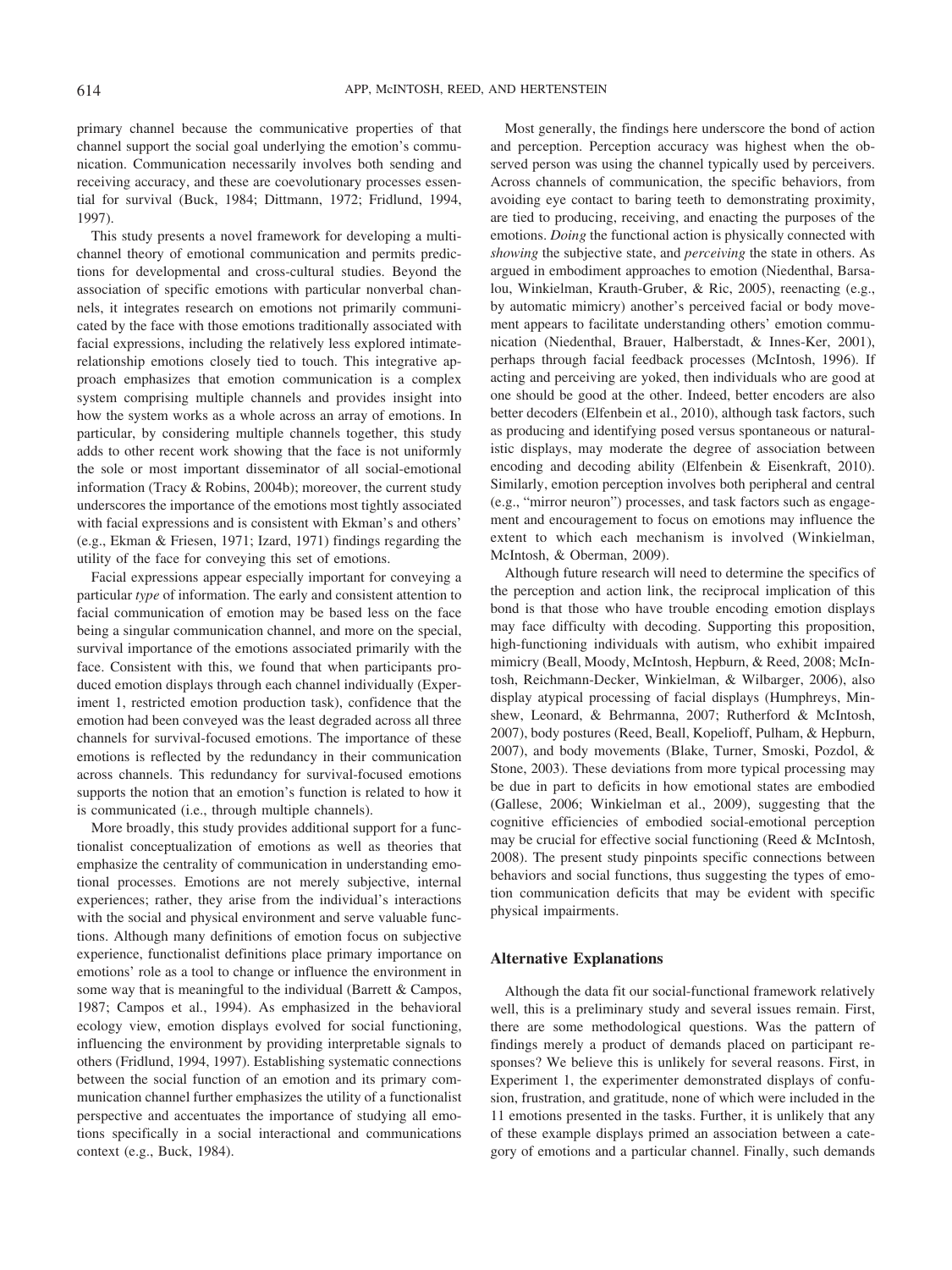would not easily account for the preferences, confidence effects, or Experiment 2 results.

We based our predictions on an evolutionary foundation; however, the present data cannot determine whether the observed differences in channel associations reflect evolved processes or culturally learned ways of expressing and identifying categories of emotions. Although the general conclusion that how an emotion is communicated is determined, in part, by its function remains, future research exploring the basis for this association would be helpful. If this association is relatively hard-wired, as suggested by our approach, then individual differences may have functional significance. If they are relatively more culturally determined, then these findings have more implications for understanding variability and potential confusion in interpersonal communication. In support of the universal alternative, preliminary research suggests some emotions, including love and sympathy, are communicated accurately via touch in a non-United States sample (Hertenstein et al., 2006).

#### **Future Directions**

The studies presented here suggest several specific issues to address in subsequent work. To establish the connection between specific channels and categories of emotion, we placed a heavy emphasis on emotion communication through a single channel; however, such restricted communication occurs rarely in nature. Future research should examine how communicative channels operate in tandem. Tracy and Robins (2004a), for example, have begun to assess the features that differentiate between full body (i.e., body and face) displays of pride and happiness. Further, we limited our research to body, face, and touch to keep the sensory modality through which Experiment 2 participants perceived the action (vision) consistent. However, our approach allows for consideration of additional channels and suggests that such investigations would be fruitful in understanding the social-functional role of emotions.

The voice, for example, conveys emotion through words and paraverbal cues and is especially important when visual information is degraded or nonexistent (Scherer et al., 1991). Our socialfunctional framework makes testable predictions regarding the efficacy of the voice for conveying certain emotions: If the properties of the voice support the social function that underlies a particular type of emotion, then those emotions should be communicated effectively through the voice. For example, similar to body posture, the voice can transmit information to larger audiences across longer distances, which is useful for conveying status information to one's social group or across social groups. Indeed, social status information is communicated through the voice alone (e.g., Puts et al., 2007). Multichannel research is needed to assess whether and how having the vocal channel available changes the pattern of nonvocal channels used to display and identify emotions differing in social function.

More generally, future research should include more ecologically valid paradigms. Study 1 participants displayed emotions to a mannequin, and Study 2 participants identified emotions from video clips of Study 1 participants. Some interactions were viewed in profile, rather than from the perspective of the target, and emotions conveyed through touch were identified visually and not experienced directly. More direct (e.g., a face-on body, actual touch) would likely enhance the impact of the emotional expression, potentially enhancing differences in efficacy and focus (e.g., feeling a touch is more likely effective than watching one). One purpose of multichannel research is to better understand how and why emotions are communicated in a more naturalistic context; therefore, more naturalistic paradigms should be employed.

## **Conclusion**

In this study, we demonstrated that differing emotions are associated with differing channels, and provided evidence that the distribution of channel preferences may be due, in part, to the social functions associated with each emotion. Findings from the present research support our hypotheses that communication efficacy for a given emotion depends on the channel through which it is conveyed, and the primary channel used to communicate an emotion is related to the social function of the emotion, because the communicative properties of that channel support the social goal underlying the emotion's communication. That is, the channel associated with a given emotion (*how* it is communicated) is guided, in part, by the social function of that emotion, or *why* the emotion is typically communicated. This integrative approach is an important step in developing a comprehensive understanding of the organization and operation of the multichannel system used to convey a wide spectrum of emotions.

# **References**

- Aldenderfer, M. S., & Blashfield, R. K. (1984). Cluster analysis. Sage university papers series, no. 07– 044. Beverly Hills, CA: Sage.
- Atkinson, A. P., Dittrich, W. H., & Gemmell, A. J. (2004). Emotion perception from dynamic and static body expressions in point-light and full-light displays. *Perception, 33,* 717–746.
- Aureli, F. Preston, S. D., & de Waal, F. B. M. (1999). Heart rate responses to social interactions in free-moving rhesus macaques (*Macaca mulatta*): A pilot study. *Journal of Comparative Psychology, 113,* 59 – 65.
- Barrett, K. C., & Campos, J. J. (1987). Perspectives on emotional development. II: A functionalist approach to emotions. In J. D. Osofsky (Ed.), *Handbook of infant development* (2nd ed., pp. 555–578). Oxford, United Kingdom: Wiley.
- Beall, P. M., Moody, E. J., McIntosh, D. N., Hepburn, S. L., & Reed, C. L. (2008). Rapid facial reactions to emotional facial expressions in typically developing children and children with autism spectrum disorder. *Journal of Experimental Child Psychology, 101,* 206 –223.
- Blake, R., Turner, L. M., Smoski, M. J., Pozdol, S. L., & Stone, W. L. (2003). Visual recognition of biological motion is impaired in children with autism. *Psychological Science, 14,* 151–157.
- Borgen, F. H., & Barnett, D. C. (1987). Applying cluster analysis in counseling psychology research. *Journal of Counseling Psychology, 34*, 456 – 468.
- Buck, R. (1984). *The communication of emotion*. The Guilford Press social psychology series. New York: Guilford Press.
- Campos, J. J., Campos, R. G., & Barrett, K. C. (1989). Emergent themes in the study of emotional development and emotion regulation. *Developmental Psychology, 25,* 394 – 402.
- Campos, J. J., Mumme, D. L., Kermoian, R., & Campos, R. G. (1994). A functionalist perspective on the nature of emotion. *Monographs of the Society for Research in Child Development, 59,* 284 –303.
- Coulson, M. (2004). Attributing emotion to static body postures: Recognition accuracy, confusions, and viewpoint dependence. *Journal of Nonverbal Behavior, 28,* 117–139.
- Darwin, C. (1998). *The expression of the emotions in man and animals* (3rd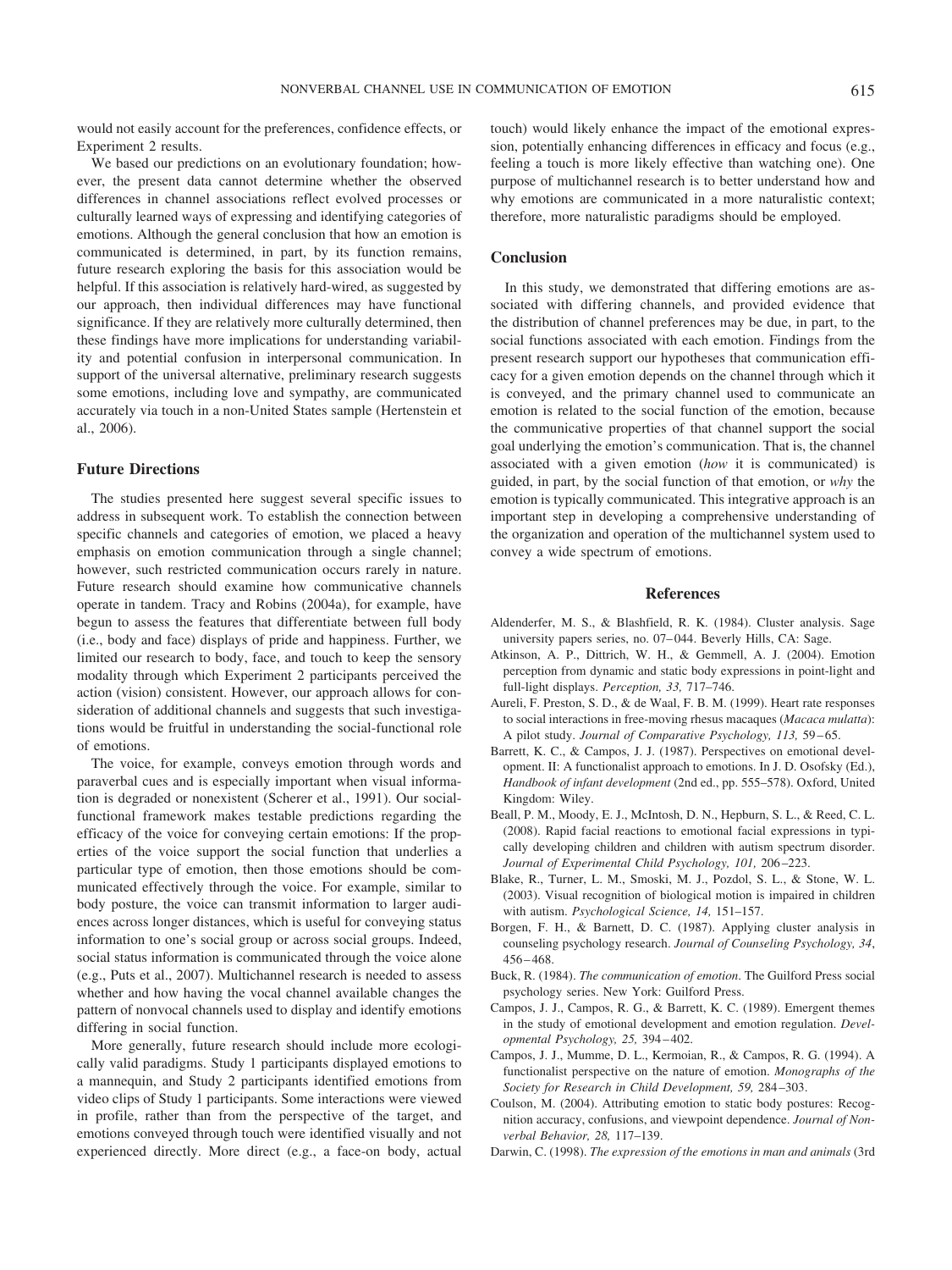ed.) New York: Oxford University Press. (Original work published 1872)

- Dittmann, A. T. (1972). Developmental factors in conversational behavior. *Journal of Communication, 22,* 404 – 423.
- Ekman, P., & Friesen, W. V. (1971). Constants across cultures in the face and emotion. *Journal of Personality and Social Psychology, 17,* 124 – 129.
- Ekman, P., Friesen, W. V., O'Sullivan, M., & Scherer, K. (1980). Relative importance of face, body, and speech in judgments of personality and affect. *Journal of Personality and Social Psychology, 38,* 270 –277.
- Ekman, P., & Rosenberg, E. L. (2005). *What the face reveals: Basic and applied studies of spontaneous expression using the facial action coding system (FACS)* (2nd ed.). New York: Oxford University Press.
- Elfenbein, H. A., & Eisenkraft, N. (2010). The relationship between displaying and perceiving nonverbal cues of affect: A meta-analysis to solve an old mystery. *Journal of Personality and Social Psychology, 98,* 301–318.
- Elfenbein, H. A., Foo, M., D., Mandal, M., Biswal, R., Eisenkraft, N., Lim, A., Sharma, S. (2010). Individual differences in the accuracy of expressing and perceiving nonverbal cues: New data on an old question. *Journal of Research in Personality, 44,* 199 –206.
- Frank, M. G., & Stennett, J. (2001). The forced-choice paradigm and the perception of facial expressions of emotion. *Journal of Personality and Social Psychology, 80,* 75– 85.
- Fredrickson, B. L. (2001). The role of positive emotions in positive psychology: The broaden-and-build theory of positive emotions. *American Psychologist, 56,* 218 –226.
- Fridlund, A. J. (1994). *Human facial expression: An evolutionary view*. San Diego, CA: Academic Press.
- Fridlund, A. J. (1997). The new ethology of human facial expressions. In J. A. Russell & J. M. Fernandez Dols (Eds.), *The psychology of facial expression* (pp. 103–130). Cambridge, United Kingdom: Cambridge University Press.
- Frijda, N. H. (1986). *The emotions. Studies in emotion and social interaction*. Cambridge, United Kingdom: Cambridge University Press.
- Gallese, V. (2006). Intentional attunement: A neurophysiological perspective on social cognition and its disruption in autism. *Brain Research, 1079,* 15–24.
- Hall, J. A., Coats, E. J., & Smith LeBeau, L. (2005). Nonverbal behavior and the vertical dimension of social relations: A meta-analysis. *Psychological Bulletin, 131,* 898 –924.
- Hertenstein, M. J., & Campos, J. J. (2001). Emotion regulation via maternal touch. *Infancy, 2,* 549 –566.
- Hertenstein, M. J., Holmes, R., McCullough, M., & Keltner, D. (2009). The communication of emotion via touch. *Emotion, 9,* 566 –573.
- Hertenstein, M. J., Keltner, D., App, B., Bulleit, B. A., & Jaskolka, A. R. (2006). Touch communicates distinct emotions. *Emotion, 6,* 528 –533.
- Humphreys, K., Minshew, N., Leonard, G. L., & Behrmanna, M. (2007). A fine-grained analysis of facial expression processing in highfunctioning adults with autism, *Neuropsychologia, 45,* 685– 695.
- Izard, C. E. (1971). *The face of emotion*. New York: Appleton-Century-Crofts.
- Johnson-Laird, P. N., & Oatley, K. (1989). The language of emotions: An analysis of a semantic field. *Cognition & Emotion, 3,* 81–123.
- Jones, S. E., & Yarbrough, A. E. (1985). A naturalistic study of the meanings of touch. *Communication Monographs, 52,* 19 –56.
- Keltner, D., & Gross, J. J. (1999). Functional accounts of emotions. *Cognition and Emotion, 13,* 467– 480.
- Keltner, D., Haidt, J., & Shiota, M. N. (2006). Social functionalism and the evolution of emotions. In M. Schaller, J. A. Simpson, & D. T. Kenrick (Eds.), *Evolution and social psychology* (pp. 115–142). New York: Psychology Press.
- Keltner, D., & Harker, L. (1998). The forms and functions of the nonverbal signal of shame. In P. Gilbert & B. Andrews (Eds.), *Shame: Interper-*

*sonal behavior, psychopathology, and culture* (pp. 78 –98). New York: Oxford University Press.

- Keltner, D., Horberg, E. J., & Oveis, C. (2006). Emotional intuitions and moral play. *Social Justice Research, 19,* 208 –217.
- Keltner, D. (1995). Signs of appeasement: Evidence for the distinct displays of embarrassment, amusement, and shame. *Journal of Personality and Social Psychology, 68,* 441– 454.
- Knapp, M. L., & Hall, J. A. (1997). *Nonverbal communication in human interaction* (4th ed.). Fort Worth, TX: Harcourt Brace.
- Kozak, M. N., Marsh, A. A., & Wegner, D. M. (2006). What do I think you're doing? Action identification and mind attribution. *Journal of Personality and Social Psychology, 90,* 543–555.
- Masson, J. M., & McCarthy, S. (1996). *When elephants weep: The emotional lives of animals*. New York: Delacorte Press.
- McIntosh, D. N. (1996). Facial feedback hypotheses: Evidence, implications, and directions. *Motivation and Emotion, 20,* 121–147.
- McIntosh, D. N., Reichmann-Decker, A., Winkielman, P., & Wilbarger, J. L. (2006). When the social mirror breaks: Deficits in automatic, but not voluntary mimicry of emotional facial expressions in autism. *Developmental Science, 9,* 295–302.
- Niedenthal, P. M., Barsalou, L. W., Winkielman, P., Krauth-Gruber, S., & Ric, F. (2005). Embodiment in attitudes, social perception, and emotion. *Personality and Social Psychology Review, 9,* 184 –211.
- Niedenthal, P. M., Brauer, M., Halberstadt, J. B., & Innes-Ker, A. H. (2001). When did her smile drop? Facial mimicry and the influences of emotional state on the detection of change in emotional expression. *Cognition and Emotion, 15,* 853– 864.
- Parkinson, B. (2005). Do facial movements express emotions or communicate motives? *Personality and Social Psychology Review, 9,* 278 –311.
- Parr, L. A., Waller, B. M., & Fugate, J. (2005). Emotional communication in primates: Implications for neurobiology. *Current Opinion in Neurobiology, 15,* 716 –720.
- Partan, S., & Marler, P. (1999). Communication goes multimodal. *Science, 283,* 1272–1273.
- Premack, D., & Woodruff, G. (1978). Does the chimpanzee have a theory of mind? *Behavioral and Brain Sciences, 1,* 515–526.
- Punj, G., & Stewart, D. (1983). Cluster analysis in marketing research: Review and suggestions for application. *Journal of Marketing Research, 20,* 134 –148.
- Puts, D. A., Hodges, C. R., Cárdenas, R. A., & Gualin, S. J. C. (2007). Men's voices as dominance signals: Vocal fundamental and formant frequencies influence dominance attributions among men. *Evolution and Human Behavior, 28,* 340 –344.
- Reed, C. L., Beall, P. M., Stone, V. E., Kopelioff, L., Pulham, D., & Hepburn, S. L. (2007). Perception of body postures: What individuals with autism may be missing. *Journal of Autism and Developmental Disorders, 37,* 1576 –1584.
- Reed, C. L., & McIntosh, D. N. (2008). The social dance: On-line body perception in the context of others. In R. L. Klatzky, M. Behrmann, & B. MacWhinney (Eds.), *Embodiment, ego-space, and action.* Hillsdale, NJ: Erlbaum.
- Russell, J. A. (1993). Forced-choice response format in the study of facial expression. *Motivation and Emotion, 17,* 41–51.
- Rutherford, M. D., & McIntosh, D. N. (2007). Rules versus prototype matching: Strategies of perception of emotional facial expressions in the autism spectrum. *Journal of Autism and Developmental Disorders, 37,* 187–196.
- Scherer, K. R., Banse, R., Wallbott, H. G., & Goldbeck, T. (1991). Vocal cues in emotion encoding and decoding. *Motivation and Emotion, 15,* 123–148.
- Schubert, T. W., Waldzus, S., & Giessner, S. R. (2009). Control over the association of power and size. *Social Cognition, 27,* 1–19.
- Shaver, P., Schwartz, J., Kirson, D., & O'Connor, C. (1987). Emotion